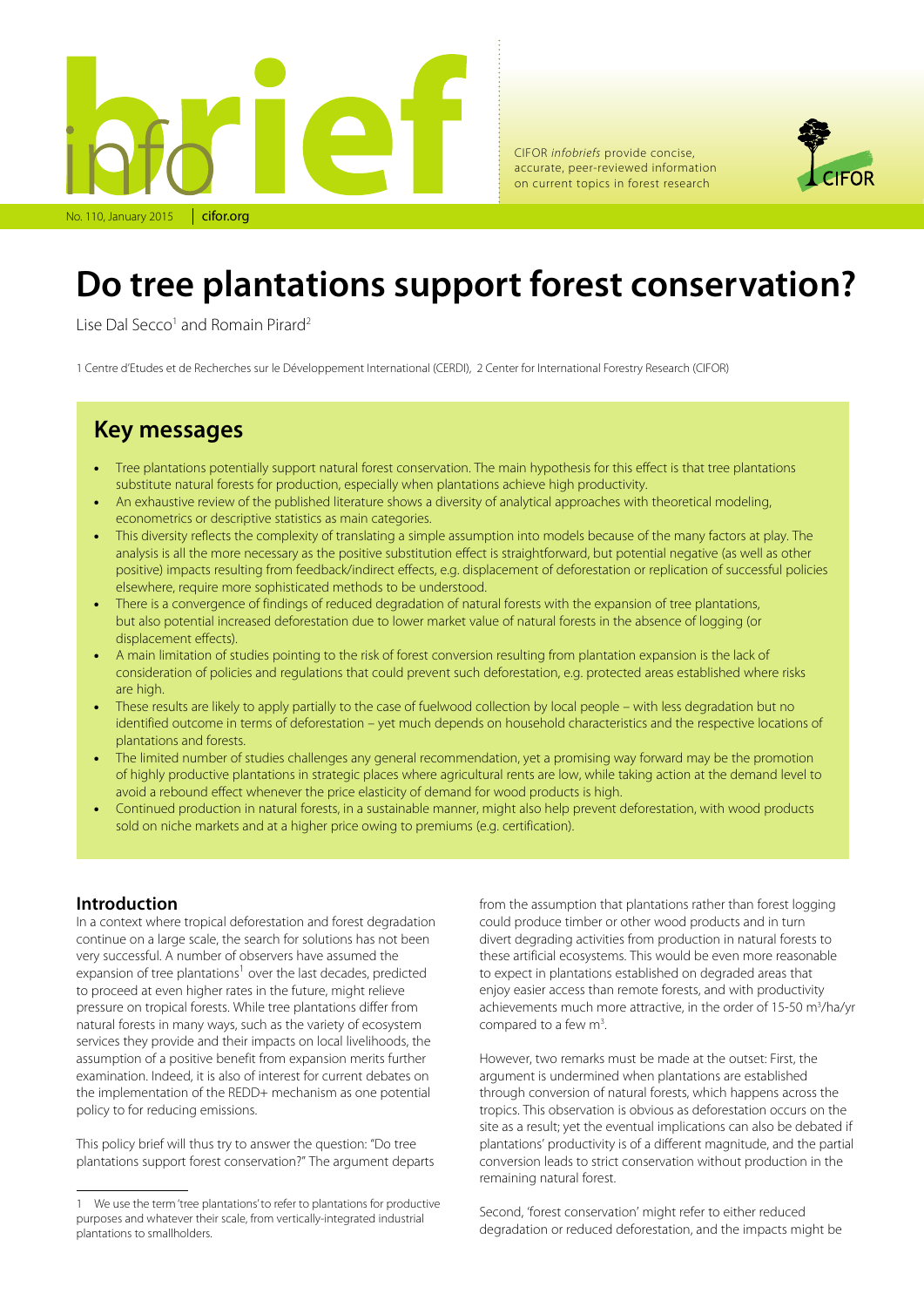# No. 110 January 2015

different and even opposite depending on which dimension is considered (as illustrated by the previous remark). This illustrates the ambiguity of the issue of impacts on 'conservation' in existing analyses.2

We undertake the first-ever exhaustive review of published evidence to present the state of the debate and to assess answers to the question. Due to the relatively limited number of studies on this question – 25 highly relevant articles were found – we study in detail the approaches and methods used. This is all the more important as both the quality and rigor of methods are uneven. Therefore, we classify articles on the basis of their methods and proceed differently from a meta-analysis, i.e. we do not provide statistics on findings because we cannot assume the (relatively small) corpus is homogeneous. Our approach, which pays great attention to methods, enables us to draw lessons for more comprehensive studies to come on the issue.

Our categories of articles are discussion papers, theoretical modeling, econometrics and descriptive statistics. These various approaches provide different kinds of outputs. They emphasize different phenomena, hence their complementarity and the need to consider them all to draw lessons, and to have a good understanding of the interactions between tree plantations and natural forests.

Note that discussion papers do not engage in a scientific treatment of the issue. Consequently, we used them merely to provide theoretical background and present the main assumptions, in the following section.

#### **Theoretical background and main assumptions**

In this section, we summarize the theory behind the argument, which appears to be straightforward. It refers to the substitution effect of timber production between plantations and natural forests. This substitution can be on-site when rural dwellers move from one source of forest products to another in the same area, i.e. they can collect the products by themselves and for their own consumption. It can also be off-site when plantations are established in areas beyond the forest landscape and for industrial purposes. In this case, the problem becomes global with the substitution potentially materializing through international trade. Plantations established in South Africa might alleviate pressure on forests located in other countries of eastern or southern Africa, for instance.

The productivity of plantations justifies their establishment and is key to their impacts on conservation in a world of

increasingly limited natural resources, including land. Their production per hectare is often of an order of magnitude above that of natural forests. They require these high productivity levels to be economically profitable as the costs of production from land purchase, clearing, planting, maintenance and harvesting are significant. In a number of cases, though, the clearing of land with standing forests (even if degraded) provides a substantial source of income and helps offset the up-front costs of establishment; a well-managed plantation estate can lower costs as much as natural forest management for productive purposes can be very expensive in certain conditions.

A number of authors point to critical differences in terms of products from both ecosystems. While plantations can offer standardized timber products with homogeneous characteristics, natural forests are potentially a source of precious woods with a greater diversity resulting from much longer rotations. Consequently, markets for both are sometimes segmented, which may make them less conducive to substitution, even if new technologies tend to fill that gap over time.

Although this theory and its related assumptions are straightforward, their translation into models is much more complex. This critical step from intuition and logical reasoning to empirical evidence, or at least from intuition to proper modeling, explains the variety of approaches in the literature. Some focus on local extraction by villagers, while others look at national or international trade. By studying these models, we can identify specifics that make the story deeper and more complex than the basic argument suggests.

Models also need to account for displacement effects, as the land allocated to the plantation is no longer available for other land uses such as agriculture. These effects are real, but not always addressed by scientists, depending on the methods applied. The same remark holds for the feedback effects, e.g. in terms of prices and evolution of demand, which must be accounted for in a dynamic environment, but which are not always analyzed properly. As we will report later, the price effect through the evolution of demand might play an important role in the final outcome.

Further, in many countries, government policy and ownership of forests is highly influential in plantation establishment and forest designation. While this tends to be covered better at national levels, it also means that global modeling could tend to overplay the role of market influences and underplay political and social influences.

#### **Descriptive statistics: Plantations are taking over**

Descriptive statistics are a straightforward approach, reflecting on and organizing data to describe phenomena. They are descriptive in the sense that they barely explain indirect effects. These limitations make us use their results cautiously. In other words, the substitution effect that underpins the argument of positive impacts of plantations for conservation is only analyzed through figures that compare the potential or actual relative production for both sources. They have no spatial analysis that would support assumptions about real effects, e.g. by pointing to actual interactions in given locations (from local to national or even regional). In addition, they cannot account for general equilibrium effects, and put less emphasis on the effects of trade than other methods.

<sup>2</sup> We attract the attention of the reader to the similarities with the theory of land sparing whereby more productive agriculture would lead to fewer areas allocated to agricultural production – in our case, highly productive plantations would lead to fewer areas allocated to timber production and in turn less natural forest being logged. The opposite view, i.e. land sharing whereby production and conservation take place in the same sites and at the same time, also resonates with our study as it would translate into more (sustainable) production from natural forests. However, there are also substantial differences with potential perverse impacts related to deforestation as discussed in this piece, e.g. when natural forests are converted to agriculture as a result of plantation development elsewhere.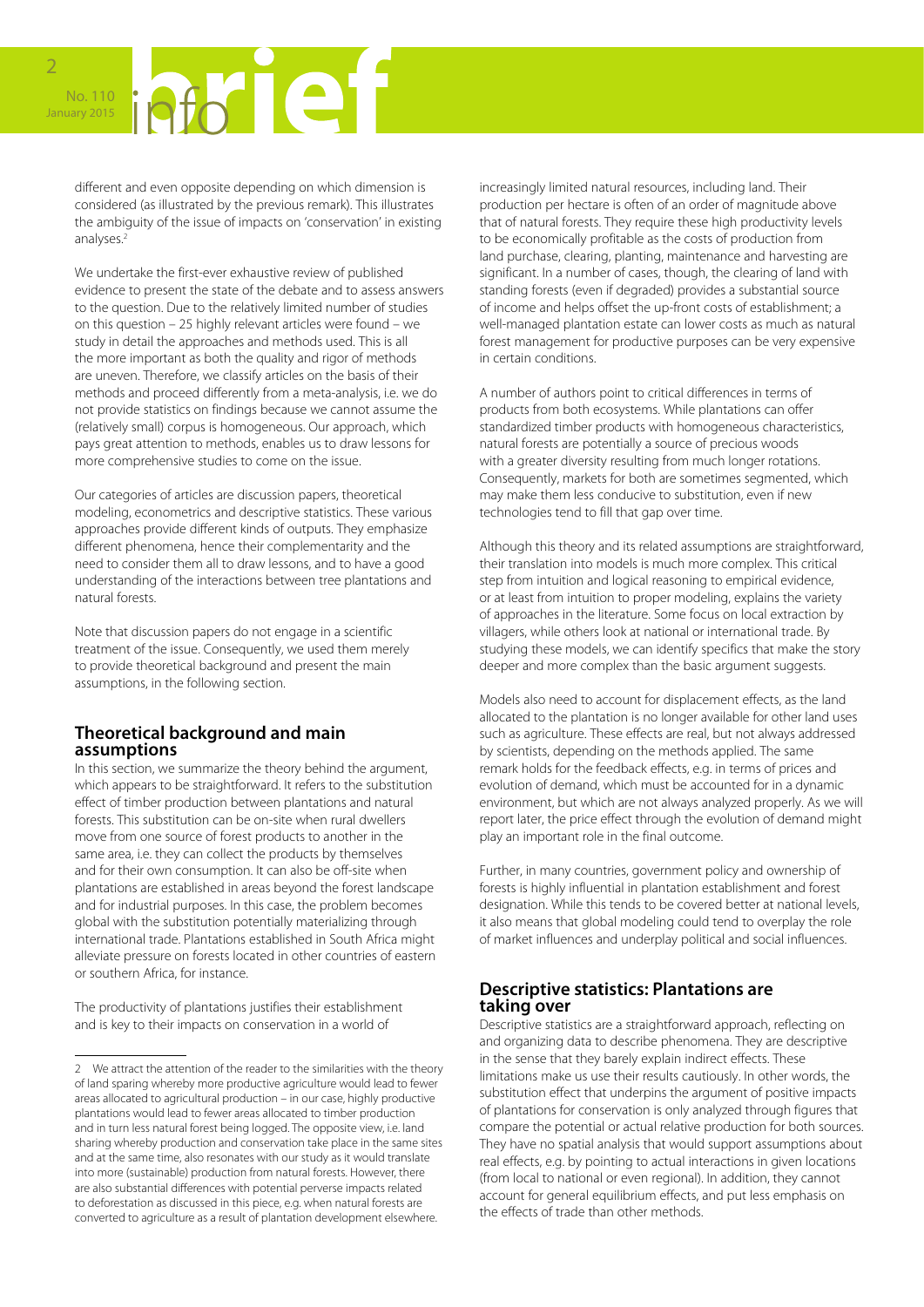

#### **Table 1. Distribution of the literature based on type of method and scale of application.**

| <b>Scale</b><br><b>Method</b> | Local                           | <b>National</b>       | <b>Global</b>                  |
|-------------------------------|---------------------------------|-----------------------|--------------------------------|
| <b>Discussion</b>             |                                 |                       | Sargent (1992)                 |
|                               |                                 |                       | Victor and Ausubel (2000)      |
|                               |                                 |                       | Cossalter and Pye-Smith (2003) |
|                               |                                 |                       | <b>Binkley (2005)</b>          |
|                               |                                 |                       | Friedman (2008)                |
|                               |                                 |                       | Paquette and Messier (2009)    |
| <b>Descriptive statistics</b> |                                 | Clapp (2001)          | Sedjo and Botkin (1997)        |
|                               |                                 | Binkley et al. (2005) | Sedjo (1999)                   |
|                               |                                 |                       | Waggener (2001)                |
|                               |                                 |                       | Sedjo (2001)                   |
|                               |                                 |                       | Bowyer (2005)                  |
|                               |                                 |                       | Ince (2010)                    |
|                               |                                 |                       | Warman (2014)                  |
| <b>Theoretical models</b>     | Koehlin and Parks (2001)        | Hamilton (1997)       | Von Amsberg (1994)             |
|                               | Linde-Rahr (2003)               |                       | Sohngen et al. (1997, 1999)    |
|                               | Jumbe and Angelsen (2011)       |                       | Sembres et al. (2011)          |
|                               |                                 |                       | Heilmayr (2014)                |
| <b>Econometric models</b>     | Koehlin and Parks (2001)        |                       | Sembres et al. (2011)          |
|                               | Linde-Rahr (2003)               |                       | Heilmayr (2014)                |
|                               | Jumbe and Angelsen (2011)       |                       |                                |
|                               | Ainembabazi and Angelsen (2014) |                       |                                |

The increase in global wood production over time took place in parallel with a relative removal of natural forests from production and the increasing share of supply from plantations. Such a trend might support the assumption that substitution occurred, even though, once again, no analysis of the relationship is provided. Yet future scenarios are also produced to explore the case further. Warman (2014), for example, presents global trends in wood production over 1945–2030; predictions are either based on historical trends or on the design of various growth scenarios in plantation areas associated with a review of outlook studies. He concludes that wood production from natural forests declined after peaking in 1989, with tree plantations filling the gap. Predictions confirm this "pattern of declining wood production from natural forests." However, their relative share in future will depend on the capacity of investors to finance expansion of plantation estates and/or an increase in the productivity of existing estates, as well as the evolution of demand overall.

Productivity plays an important role, which is emphasized by these descriptive statistics. Because natural forests also provide a variety of goods or services in addition to provisioning services, they can barely compete with plantations usually focused on wood products for sustained yields per hectare. The contrast is striking given that industrial plantations meet about one-third of the total global industrial wood demand (Jürgensen et al. 2014), but represent only a fraction of all forested areas (between 50–120 million ha of productive plantations depending on the definitions and scope, out of 4 billion ha of forests worldwide).

#### **Theoretical modeling: The key roles of market interactions and land rents**

Most references in the literature present modeling efforts at local and global levels rather than at a national scale (Table 1). They are useful in their capacity to test a number of assumptions with empirical simulations, although this is neither a requirement nor systematic in the reviewed articles. Their interest is also largely in how they consider counterfactual scenarios as this approach leads to a comparison of a world with and without plantation expansion. This approach has more of a chance to clarify the factors behind the impacts on forest conservation; the models must spell out the reasons why impacts move in one or the other direction.

But the category of theoretical modeling is highly heterogeneous in many ways. On the one hand, it can focus on the local scale with a study of households' behavior with respect to fuelwood collection. On the other, it could examine the global scale with predictions of demand and supply from various sources and follow the logic of general equilibrium analysis. These broad sub-categories can be further distinguished by such factors as demand elasticity (how consumers react to lower prices), the capacity of a model to allow for direct land competition between agriculture and forestry, the existence of different forest classes with associated productivity or the recognition of spatial location of various sources. Despite these differences, models that operate at a global scale tend to emphasize price effects and provide insights that can be missed in descriptive statistics.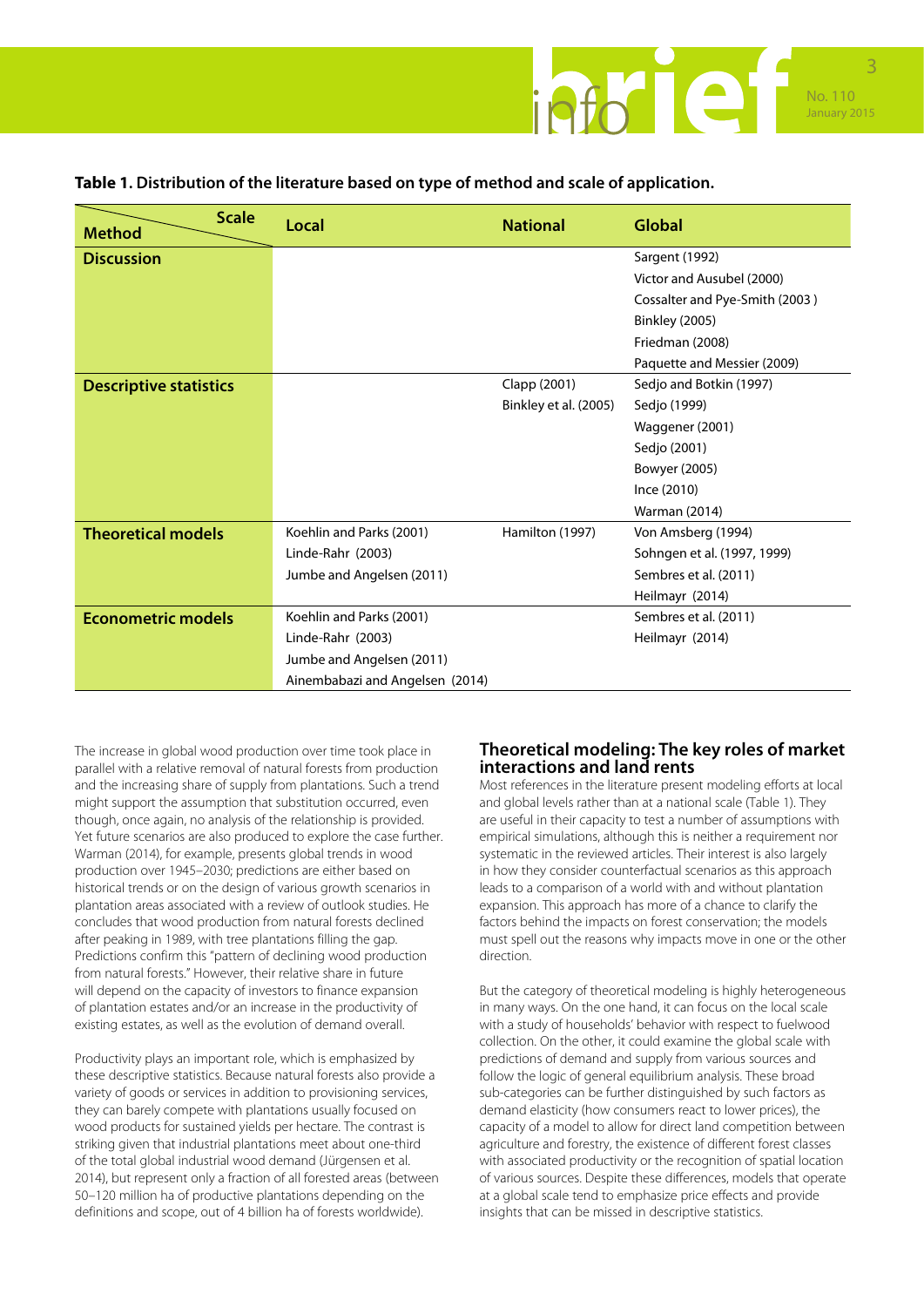4

One crucial benefit is the use of the Von Thünen framework (spatial economics) to reflect land rents and to study the impacts of shocks and policy changes. This model is deterministic as decisions are assumed to depend on the expected returns of land uses; changes in land rents induce changes in land use. The closer the land to cities and their markets, the more intensive the land use for higher value purposes. This results, for example, in agriculture and the production of perishable goods close to markets, low-intensity forestry far away and timber plantations in between. Applying the framework to this analysis helps demonstrate the key role of price elasticity of demand. Indeed, when markets exhibit a high demand elasticity, the prices for forest products will be more stable in a period of tree plantation expansion, and the changes in land use will be less important.

Studies subject to theoretical modeling are also interesting as the design of the model can determine the outcome. This observation is to be taken seriously, as it points to a critical phenomenon that might significantly shape the expected impacts of plantation expansion. Indeed, some models do not account for the competition in access to land, which produces one severe consequence: the establishment of plantations does not displace other land uses in forested areas where deforestation would then eventually take place. This is key to understanding the impacts of plantations, as in many cases (and in an increasing number of cases with less land available for development and associated scarcity of usable land), agricultural development will lead to the conversion of natural forests. This indirect effect is not always reflected by the models because of flawed or incomplete design. As a result, they show reduced degradation, but leave aside the other and less pretty side of the story, namely deforestation.

Household-level studies are devoted to fuelwood extraction as a source of forest degradation. The impacts are observed on site in that models look at decisions made by households among previously identified sources. No impact is expected to happen beyond this area and trade is not addressed. The models rely on the maximizing of utility by individuals to simulate choices of wood sources; this utility is calculated based on observable parameters, especially distance and associated requirements (time and overall cost of transportation).

#### **Econometric models: Emphasizing the role of the price elasticity of demand**

Econometric studies, the third category, are mostly used to test theoretical models presented in the previous section. These econometric studies are useful in their capacity to point out context and the extent of its influence on the impacts of plantations on forests. This might include, for example, land rents or the price elasticity of demand.

This elasticity, which is a critical element of the analysis, is usually determined through global trade analysis. Models show that positive impacts on the conservation of natural forests depend very much on a low elasticity that prevents demand from soaring when markets are supplied with new sources of wood. Otherwise, a rebound effect is expected because consumers tend to buy more when prices decline and goods become affordable.

These models also have the benefit of pointing out another interesting aspect of the story; degradation may eventually lead to deforestation. Numerous studies about the processes of deforestation across the tropics address this issue. One process with this impact is the construction of roads to manage forest concessions that boost investments in the area. It is good to have this impact acknowledged in this context. It means, in turn, that any effort to tackle degradation might also lead to avoided deforestation.

We stress this fact because the debate about plantations and forest conservation often overlooks it. But there is also the other side of the coin to consider: when natural forests are not logged for timber production (in a sustainable way), their economic value is lower; they might be threatened for this exact reason, as long as land ownership and government regulations enable changes in land use. Indeed they become more prone to conversion as they are less competitive against agricultural rents. In this respect, a lot seems to depend on whether agricultural rents are high (high risk, negative impacts) or low (low risk, overall positive impacts more likely).

At the household level, various econometric methods are applied, ranging from binary or multinomial qualitative models to impact evaluation with difference-in-difference. Overall, a lot seems to depend on household characteristics such as level of education of the head, livestock endowment, size or distance to the various sources of fuelwood. Characteristics of plantations such as size and location are also relevant.

#### **Reduced degradation is expected, but deforestation is looming**

Based on the broad range of published studies, we were able to cover insights generated through a variety of methodological approaches. This is important, as depending on the methods, results may differ and point to complementary or even contradictory impacts on forest conservation. Using categories of studies associated with methodological approaches was also a key condition to identify more, or less, rigorous and reliable studies from a scientific point of view.

About half of the articles in our corpus are either of a discussion (no specific evidence produced) or descriptive statistics (no modeling of interactions or thorough analysis of the factors of change). This means they can hardly be considered as providing new and solid evidence of the impacts of the expansion of timber plantations on forest conservation. Their ability to explain the mechanics of these impacts in a satisfactory way can be questioned, and they might be prone to subjectivity in a number of cases. For instance, it might be misleading to consider one fixed demand and one given rate of expansion of tree plantations, and then deduce the area of natural forests that can be spared from degradation and/or conversion. Nevertheless, these studies are useful in their own ways as they frame the debate and provide orders of magnitude with trends. They also provide interesting information in terms of productivity, spatial location of the expansion and historical trends.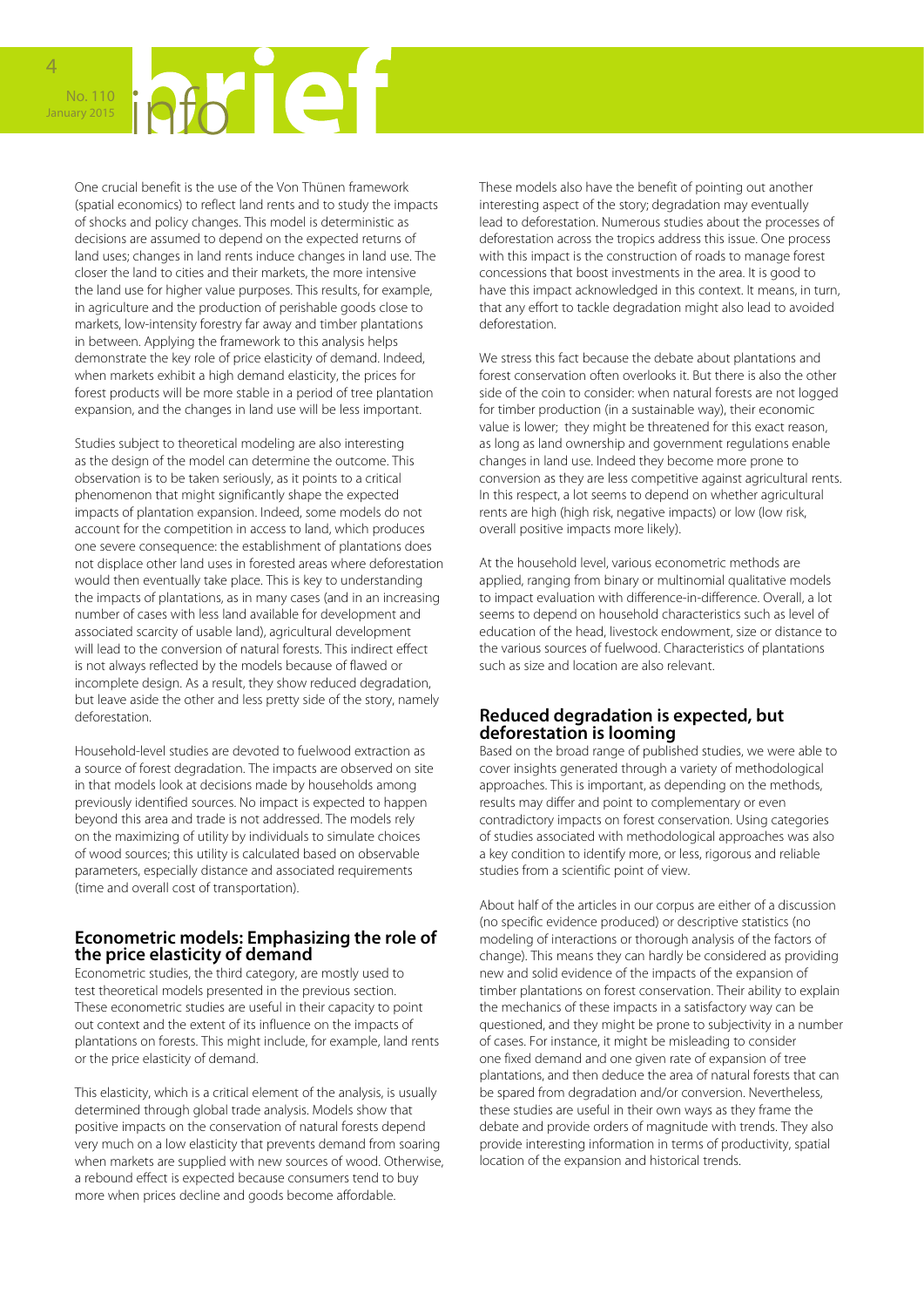

#### **Table 2. Main results for each article of the sample (except for discussion-type articles).**

| <b>Reference</b>                | <b>Main Result</b>                                                                                                                                                                                         |  |
|---------------------------------|------------------------------------------------------------------------------------------------------------------------------------------------------------------------------------------------------------|--|
| <b>Local</b>                    |                                                                                                                                                                                                            |  |
| Ainembabazi and Angelsen (2014) | The introduction of commercial timber plantations has reduced the natural forest<br>production by 15.5% compared to the counterfactual situation.                                                          |  |
| Jumbe and Angelsen (2011)       | A one hectare increase in plantation area reduces fuelwood collection in customary forests<br>by 2%.                                                                                                       |  |
| Linde-Rahr (2003)               | Wood from plantations and from natural forests are substitutes: a 1-unit decrease in the<br>shadow wood price from plantations decreases the share of collection from open access<br>forests by 0.3 units. |  |
| Koehlin and Parks (2001)        | Village woodlots reduce wood extraction from natural forests by 13%. Plantations should<br>not be established too close or too far away from natural forests.                                              |  |
| <b>National</b>                 |                                                                                                                                                                                                            |  |
| Binkley et al. (2005)           | United States Plantations will be able to respond to the entire increase in timber demand.<br>Demand pressure on natural forest will be halved.                                                            |  |
| Clapp (2001)                    | Chile Plantations captured traditional markets supplied by natural forests but this did not<br>reduce logging in natural forests because of a new external demand.                                         |  |
| Hamilton (1997)                 | Indonesia Moderate demand increase and high dependence on timber plantations for<br>wood supply will reduce deforestation.                                                                                 |  |
| <b>Global</b>                   |                                                                                                                                                                                                            |  |
| Heilmayr (2014)                 | Plantations lead to lower areas of logged natural forests, yet this positive impact is<br>mitigated when the elasticity of demand is high.                                                                 |  |
| Warman (2014)                   | Wood supply from natural forests has peaked and supply from planted forests is growing.                                                                                                                    |  |
| Sembres et al. (2011)           | Plantations increase the deforestation rate in countries with high agricultural rents. They<br>reduce this rate in countries with low agricultural rents.                                                  |  |
| Ince (2010)                     | Emerging role of plantations in timber production.                                                                                                                                                         |  |
| Bowyer et al. (2005)            | Emerging role of plantations in timber production.                                                                                                                                                         |  |
| Sedjo (2001)                    | An innovation shock implies an increase in plantations' establishment that relieves pressure<br>on natural forests.                                                                                        |  |
| Waggener (2001)                 | Removal of natural forests from production and emerging role of timber production from<br>plantations.                                                                                                     |  |
| Sedjo (1999)                    | Increase in global wood production over time comes mostly from plantations.                                                                                                                                |  |
| Sohngen et al. (1997, 1999)     | More plantations reduce long-term price levels by 12% and thus reduce harvest in remote<br>old-growth forests by 15% compared to the baseline scenario.                                                    |  |
| Sedjo and Botkin (1997)         | Placing only 5% of the current forest area under intensive plantations would be enough to<br>meet the demand for wood products.                                                                            |  |
| von Amsberg (1994)              | With an inelastic demand, the increase in timber supply induced by plantations creates a<br>real drop in timber prices that leads to less degradation of natural forests.                                  |  |

Recent studies prove theoretical models are powerful tools to study household strategies and behavior for fuelwood collection. They show that household characteristics play a significant role in predicting the outcomes of the establishment of tree plantations devoted to energy production in rural areas. The respective locations of the forest and plantation are also critical factors that determine their relative access and associated transportation costs, which in turn lead to forest conservation or business-asusual forest degradation. But their limited scope to fuelwood extraction necessarily limits their lessons to a specific case (yet very substantial in the context of some developing countries).

Regarding econometric models (commonly used to test empirically the previous theoretical models), their insights refer to several key determinants of the impacts: the price elasticity of demand, the level of agricultural rents, and household preferences. While theoretical models already address household preferences, the other two determinants are more specific and extremely important for understanding and predicting the impacts of tree plantation expansion. Indeed, if the demand for wood products is very sensitive to price fluctuations on the markets, then a rebound effect can be expected that could partially or fully offset the positive impacts. This is to be taken seriously, as this rebound effect has been observed for other products historically, such as charcoal or various agricultural commodities.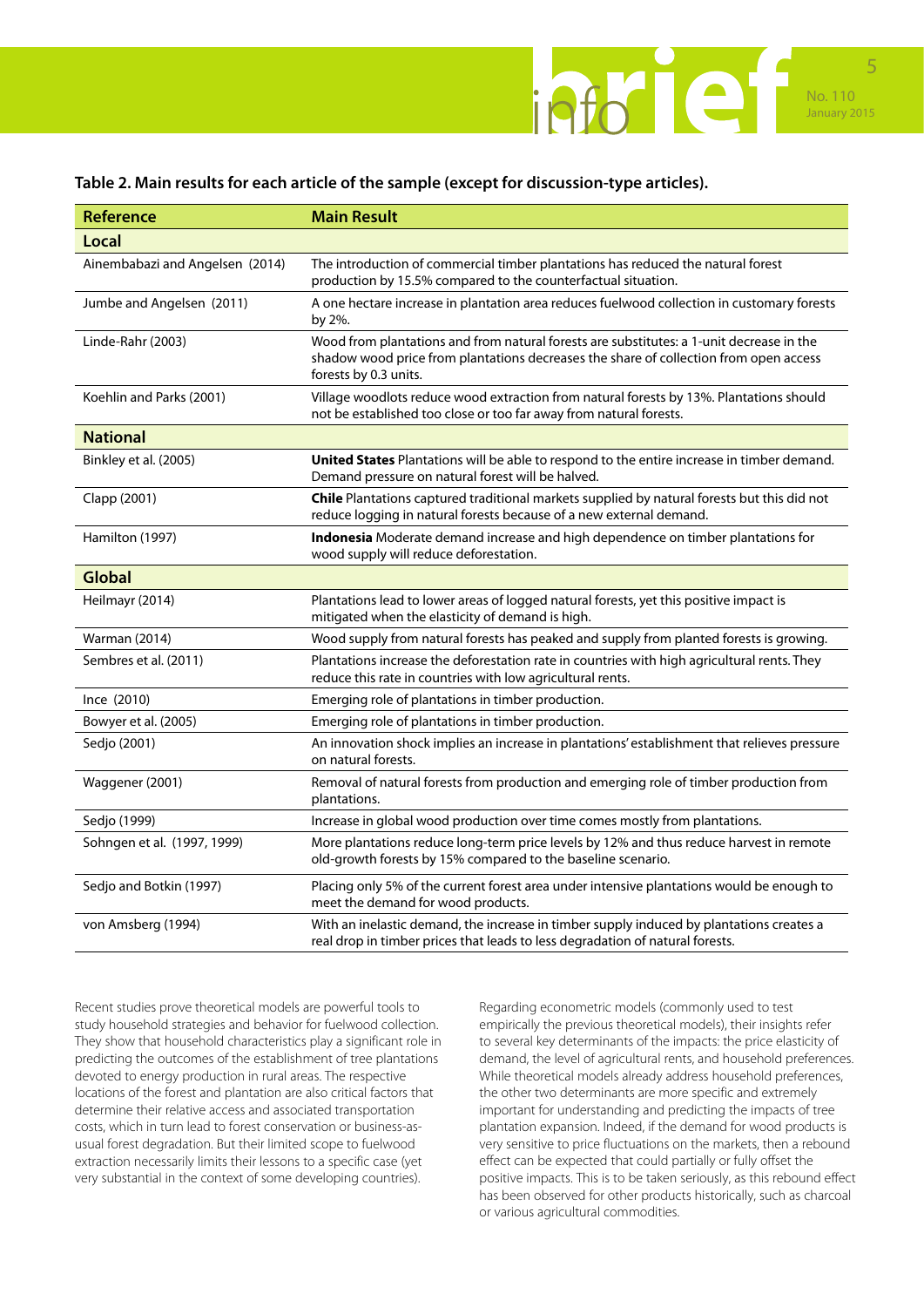# No. 110 January 2015

The issue of agricultural rents can be understood as follows: when wood products originate from additional tree plantations, the production potential of natural forests might be untapped as demand becomes satisfied. While this sounds like good news, a perverse effect can also materialize if agricultural rents are high enough in forested areas, as standing natural forests lose part if not all of their market value (not accounting for the range of non-market environmental services they still provide locally and globally). This, in turn, can lead to their conversion to other land uses as long as regulations do not prevent it.

This phenomenon illustrated an important finding of our review with a convergence among studies. The impacts on forest conservation have to be divided into more or less degradation, and more or less deforestation. Most studies and the terms of the debate lack clarity on this distinction, and many remain ambiguous with respect to the nature of the impacts on forest 'conservation' that they analyze. In the end, natural forests might be better off as a sustainable source of timber products to maintain their market value and provide a range of environmental services rather than being substituted by tree plantations for timber production and then converted into other land uses for their lack of economic attractiveness. Of course, in principle, the legal and ownership framework could prevent such changes. However, regulations more than often follow economic stimuli, and laws are poorly enforced because of economic prospects.

This implies that public support policies are required to secure positive impacts for forest conservation through the avoidance or mitigation of the rebound effect. They can do this by acting also on demand; promoting only highly productive plantations and efforts in increased productivity in existing estates; and paying special attention to places where high agricultural rents pose a high risk of further conversion with appropriate regulations and law enforcement.

#### **How to improve science: The way forward**

The findings from this review can be improved with further research. This should take stock of several methodological weaknesses and problems related to the availability and quality of data used and required by a variety of methodological approaches.

We noticed that econometric models in this domain face some critical limits because of the unavoidable endogeneity bias (caused by potential reversed causality). Here, we think in particular about the theory of the forest transition and especially the 'forest scarcity path.' According to this theory, tree plantations develop when natural forests are too scarce to fill the demand gap and as a reaction to the resulting increased market value of timber products. Then it might be first and foremost the scarcity of forests that shield against their degradation or conversion, rather than the resulting expansion of tree plantations. Besides this, econometric models should account for time lags between the establishment of plantations (with land clearing and planting operations) and their harvest six to several dozens of years later depending on the sites, species, quality and nature of products.

We also noticed the relative neglect of several important factors, such as market segmentation, public support policies and leakage/displacement effects. These should be better, and systematically, integrated into the models to strengthen results. Indeed, natural forests host precious and unique species that plantations can hardly compete with, and with rotations that are also rarely found in plantations for economic reasons. Consequently, the development of plantations may never be able to entirely spare natural forests from degradation, or at least from logging. Niche markets will continue that plantations will probably never replace, but their relatively small scale compared to commodities such as pulpwood or biomass energy should allow for sustainable production with limited degradation. With the intensification of international trade and better connectivity between places of production, processing and consumption, leakage and displacement effects also deserve more consideration in all studies in this field, even if some global studies already address them.

Modeling in its various forms, and the primacy of economic aspects and dynamics in many approaches, entail some limitations that relate to policies. In a world where forests are mostly owned by states, the negative indirect effects from the displacement of activities (mostly agriculture) depend on regulations and land tenure. Higher land prices and declining economic value of unlogged natural forests, for example, can lead to forest conversion. Of course, if these forests are protected by the state, or if their private owners have objectives and motivations that go beyond mere economic returns, these indirect effects might not, in theory, materialize. Regulations are not carved in stone, however, and many countries with tropical forests have weak law enforcement. There is thus room for these indirect negative effects to materialize in part. Having said that, these models and approaches would gain from being complemented by other disciplines of political science, governance and public administration, geography and even sociology to better reflect the complexity of the context and implications.

Data issues were also identified, especially with respect to running models on a global scale. We have reason to hope, however. The quality of these data is likely to improve a great deal owing to new research initiatives and monitoring, such as Global Forest Watch.

#### **References**

- Ainembabazi JH and Angelsen A. 2014. Do commercial forest plantations reduce pressure on natural forests? Evidence from forest policy reforms in Uganda. *Forest Policy and Economics* 40:48–56. doi:10.1016/j.forpol.2013.12.003
- Binkley CS. 2005. The environmental benefits of tree plantations. *Journal of Sustainable Forestry* 21(4): 5-14.
- Binkley CS, Aronow ME, Washburn CL and New D. 2005. Global perspectives on intensively managed plantations: Implications for the Pacific Northwest. *Journal of Forestry* 103:61–64.
- Bowyer JL, Howe DJ, Guillery P and Fernholz K. 2005. *Fast-growth Tree Plantations for Wood Production: Environmental Threat Or a Means of 'Saving' Natural Forests.* White Bear Lake, Dovetail Partners, Incorporated.
- Clapp RA, 2001. Tree farming and forest conservation in Chile: Do replacement forests leave any originals behind? *Society & Natural Resources* 14:341–356. doi:10.1080/08941920119176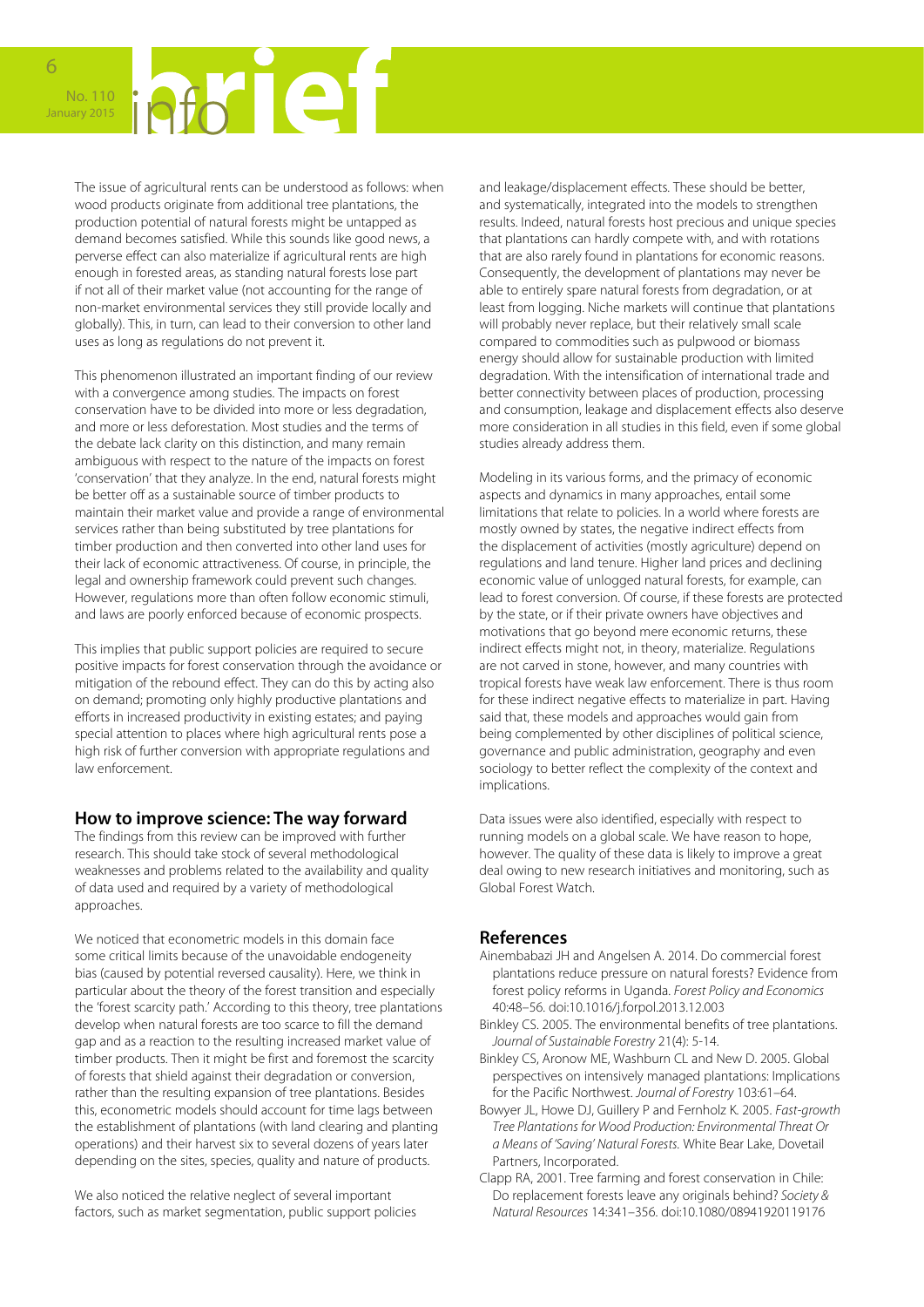

- Cossalter C and Pye-Smith C. 2003. Fast-wood forestry: Myths and realities. *Forest Perspectives* 1. Bogor, Indonesia: Center for International Forestry Research.
- Friedman ST. 2008. Environmental aspects of the intensive plantation/reserve debate. *Journal of Sustainable Forestry* 21:59– 73. doi:10.1300/J091v21n04\_05
- Hamilton C. 1997. The sustainability of logging in Indonesia's tropical forests: A dynamic input-output analysis. *Ecological Economics* 2:183–195.
- Heilmayr R. 2014. Conservation through intensification? The effects of plantations on natural forests. *Ecological Economics* 105:204–210. doi:10.1016/j.ecolecon.2014.06.008
- Ince PJ. 2010. Global sustainable timber supply and demand. *In Sustainable Development in the Forest Products Industry.* Porto, Portugal: Universidade Fernando Pessoa. 29–41.
- Jumbe CBL and Angelsen A. 2011. Modeling choice of fuelwood source among rural households in Malawi: A multinomial probit analysis. *Energy Economics* 33:732–738. doi:10.1016/j. eneco.2010.12.011
- Jürgensen C, Kollert W and Lebedys A. 2014. Assessment of industrial roundwood production from planted forests, Working Paper FP/48/E, FAO Planted Forests and Trees Working Paper Series, Food and Agriculture Organization of the United Nations, Rome.Köhlin G and Parks PJ. 2001. Spatial variability and disincentives to harvest: Deforestation and fuelwood collection in South Asia. *Land Economics* 77:206–218.
- Linde-Rahr M. 2003. Property rights and deforestation: The choice of fuelwood source in rural Viet Nam. *Land Economics* 79:217. doi:10.2307/3146868
- Paquette A and Messier C. 2009. The role of plantations in managing the world's forests in the Anthropocene. *Frontiers in Ecology and the Environment* 8:27–34. doi:10.1890/080116
- Sargent C. 1992. *Natural Forest or Plantation? Plantation Politics: Forest Plantations in Development*. London: Earthscan Publishers.
- Sedjo RA. 2001. *The economic contribution of biotechnology and forest plantations in global wood supply and forest conservation*. Presentation, College of Forestry. Stevenson, Washington: Oregon State University, 21-27 July 2001.
- Sedjo RA. 1999. The potential of high-yield plantation forestry for meeting timber needs. *In* Boyle JR, Winjum JK, Kavanagh K and Jensen EC, eds. *Planted Forests: Contributions to the Quest for Sustainable Societies*. Oregon State University: Springer. 339–359.
- Sedjo RA and Botkin D. 1997. Using forest plantations to spare natural forests. *Environment: Science and Policy for Sustainable Development* 39:14–30. doi:10.1080/00139159709604776
- Sembres T, Kontoleon A and Brown C. 2009 . Understanding the impact of timber plantations on tropical deforestation: A cross country analysis. Working Paper. http://bioecon-network.org/ pages/11th\_2009/Sembres.pdf
- Sohngen B, Mendelsohn R and Sedjo R. 1999. Forest management, conservation and global timber markets. *American Journal of Agricultural Economics* 81:1–13. doi:10.2307/1244446
- Sohngen B, Mendelsohn R, Sedjo R and Lyon K. 1997. *An Analysis of Global Timber Markets*. Washington, DC: Resources for the Future.
- Victor DG and Ausubel JH. 2000. Restoring the forests. *Foreign Affairs* 79(6):127–144.
- Von Amsberg J. 1994. Economic parameters of deforestation. *World Bank Economic Review* 12:133–153.
- Waggener T. 2001. Role of plantations as substitutes for natural forests in wood supply: Lessons learned from the Asia-Pacific region. *Working Paper* FP/7. Rome: Food and Agriculture Organization.
- Warman RD. 2014. Global wood production from natural forests has peaked. *Biodiversity and Conservation* 23:1063–1078. doi:10.1007/s10531-014-0633-6